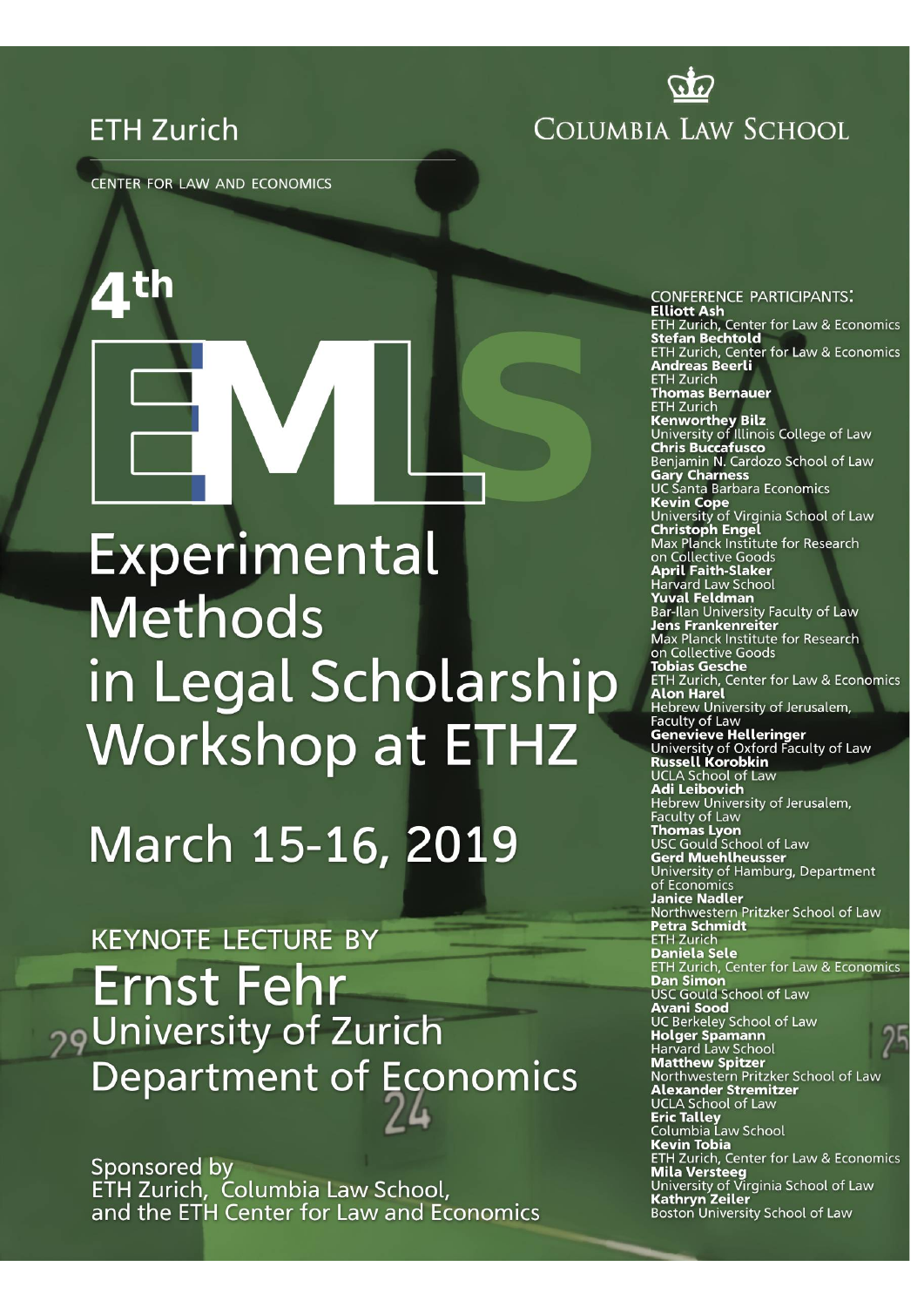## **Experimental Methods in Legal Scholarship [EMLS] Workshop Friday, March 15 and Saturday, March 16, 2019 ETH Zurich, Building CLA, Room J 1, Tannenstrasse 3, CH-8092 Zurich**

#### **Thursday, March 14, 2019**

| $6:30$ pm | <b>Informal Dinner for Conference Participants</b> |
|-----------|----------------------------------------------------|
|           | Haus Hiltl, Sihlstrasse 28, 8001 Zurich            |

### **Friday, March 15, 2019**

| $8:30$ am $-9:00$ am                | <b>Breakfast</b>                                                                                                                |
|-------------------------------------|---------------------------------------------------------------------------------------------------------------------------------|
| $9:00$ am $-10:15$ am               | The Ethical Perils of Codes of Conduct                                                                                          |
|                                     | Yuval Feldman, Bar-Ilan University, Faculty of Law                                                                              |
|                                     | Commentators:                                                                                                                   |
|                                     | Matthew Spitzer, Northwestern Pritzker School of Law                                                                            |
|                                     | Tobias Gesche, ETH Zurich, Center for Law & Economics                                                                           |
| 10:15 am $-$ 11:15 pm               | <b>Social Work in Public Defense</b>                                                                                            |
|                                     | April Faith-Slaker, Harvard Law School                                                                                          |
|                                     | Commentators:                                                                                                                   |
|                                     | Alon Harel, Hebrew University of Jerusalem, Faculty of Law                                                                      |
|                                     | Thomas Bernauer, ETH Zurich                                                                                                     |
| 11:15 am $-$ 12:30 pm               | <b>Testing Original Public Meaning</b>                                                                                          |
|                                     | Kevin Tobia, ETH Zurich, Center for Law & Economics                                                                             |
|                                     | Commentators:                                                                                                                   |
|                                     | Mila Versteeg, University of Virginia School of Law                                                                             |
|                                     | Dan Simon, USC Gould School of Law                                                                                              |
| 12:30 pm $-$ 1:30 pm                | Lunch                                                                                                                           |
| 1:30 pm $- 2:30$ pm                 | <b>Homicidal Opacity</b>                                                                                                        |
|                                     | Avani Sood, UC Berkeley School of Law                                                                                           |
|                                     | Commentators:                                                                                                                   |
|                                     | Janice Nadler, Northwestern Pritzker School of Law<br>Jens Frankenreiter, Max Planck Institute for Research on Collective Goods |
| $2:30 \text{ pm} - 3:45 \text{ pm}$ | The ICTY Experiment: A Triple-Use Study on Legal Reasoning<br>Holger Spamann, Harvard Law School                                |